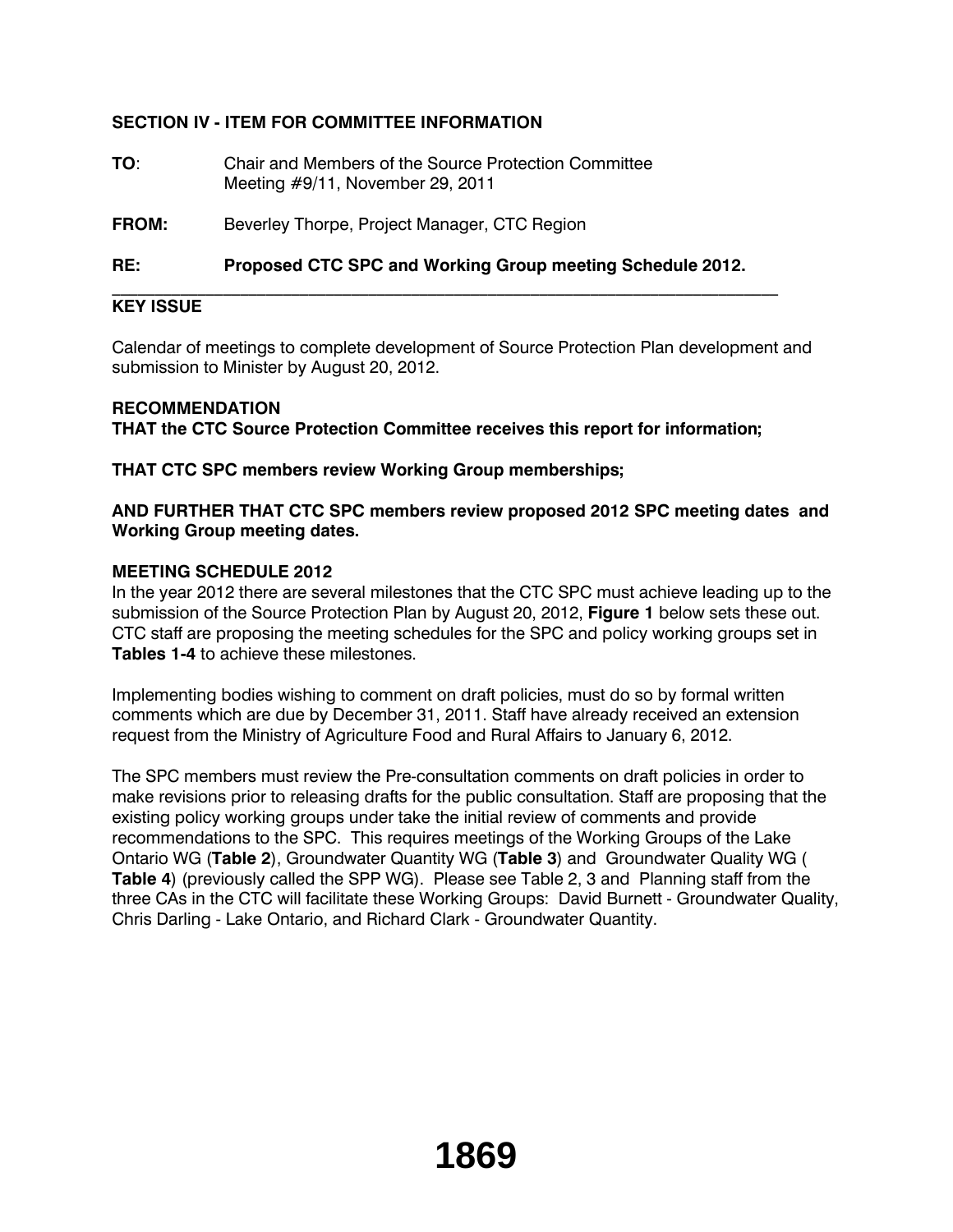

### **Table 1: Draft Schedule - 2012 Source Protection Committee Meetings**

| <b>TYPE</b>            | <b>2012 DATES</b>  | <b>PURPOSE</b>                                                                                                                                               |
|------------------------|--------------------|--------------------------------------------------------------------------------------------------------------------------------------------------------------|
| #1 SPC                 | January 10th       | Debriefing of Pre-consultation Workshops;<br>Receipt of Pre-consultation comments received;<br>Identification of major issues.                               |
| <b>SPC</b> workshop    | February 15th-16th | Receipt of recommendations regarding<br>Pre-consultation comments, from Lake Ontario,<br><b>Groundwater Quantity and Quality WGs</b>                         |
| #2 SPC                 | March 12th         | Approval of Final Draft Policies to initiate<br>commencement of First Public Consultation;<br>Approval of First Public Consultation dates and<br>materials   |
| Public<br>Consultation | April              | Begins mid March - mid First Public Consultation to last 35 to 29 days                                                                                       |
| #3 SPC                 | May 15th           | Debriefing of First Public Consultation;<br>Receipt of First Public Consultation comments<br>received;<br>Identification of major issues.                    |
| <b>SPC</b> workshop    | June 12th-13th     | Receipt of recommendations regarding First<br>Public Consultation comments from Lake Ontario,<br><b>Groundwater Quantity and Quality WGs</b>                 |
| #4 SPC                 | June 26th          | Approval of Final Draft Policies to initiate<br>commencement of Second Public Consultation;<br>Approval of Second Public Consultation dates<br>and materials |
| $#5$ SPC               | August 14th        | Approval of Final Draft Policies to be sent to SPAs                                                                                                          |

**1870**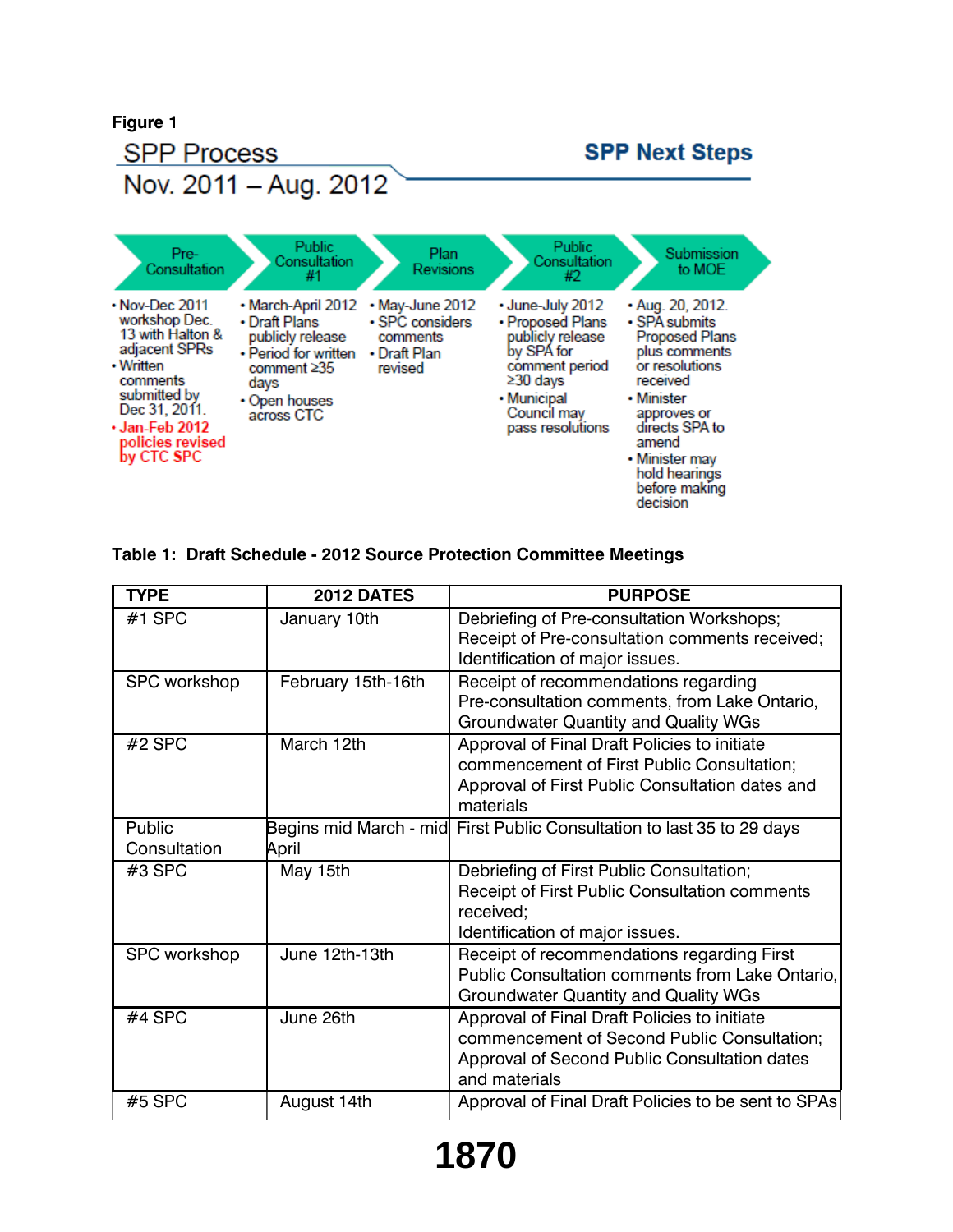|          |                | by August 20, 2012 in order that the SPA send to<br>Minister |
|----------|----------------|--------------------------------------------------------------|
| $#6$ SPC | September 18th | Update, Next Steps                                           |

# **Table 2: Draft Schedule - 2012 Lake Ontario Policies Working Group Meetings**

| DATE & TIME              | <b>PURPOSE</b>                                                                                                               |
|--------------------------|------------------------------------------------------------------------------------------------------------------------------|
| January 16th 9:30 - 3:00 | Review and recommend revisions to Lake<br>Ontario water quality policies, based on<br>Pre-consultation comments received.    |
| May 22nd 9:30 - 3:00     | Review and recommend revisions to Lake<br>Ontario quality policies, based on First Public<br>Consultation comments received. |
|                          |                                                                                                                              |

# **Table 3: Draft Schedule - 2012 Groundwater Quantity Policies Working Group Meetings**

| <b>DATE &amp; TIME</b>   | <b>PURPOSE</b>                               |
|--------------------------|----------------------------------------------|
| January 18th 9:30 - 3:00 | Review and recommend revisions to            |
|                          | groundwater quantity policies based on       |
|                          | Pre-consultation comments received.          |
| May 24th 9:30 - 3:00     | Review and recommend revisions to            |
|                          | groundwater quantity policies based on First |
|                          | Public Consultation comments received.       |

### **Table 4: Draft Schedule - 2012 Groundwater Quality Working Group Meetings**

| <b>DATE &amp; TIME</b>   | <b>PURPOSE</b>                                                                                                                                                                |
|--------------------------|-------------------------------------------------------------------------------------------------------------------------------------------------------------------------------|
| January 23rd 9:30 - 3:00 | Review and recommend revisions to<br>groundwater quality policies (excluding ICAs)<br>based on Pre-consultation comments<br>received.                                         |
| January 31st 9:30 - 3:00 | Review and recommend revisions to<br>groundwater quality policies (ICAs and any<br>other quality policies remaining) based on<br>Pre-consultation comments received.          |
| May 29th 9:30 - 3:00     | Review and recommend revisions to<br>groundwater quality policies (excluding ICAs)<br>based on First Public Consultation comments<br>received.                                |
| June 4th 9:30 - 3:00     | Review and recommend revisions to<br>groundwater quality policies (ICAs and any<br>other quality policies remaining) based on<br>First Public Consultation comments received. |

Please see below for Working Group membership, and confirm your continued commitment to that Working Group: and, if other members are interested in participating on any of the WG please inform Chair Self by **December 16, 2011.**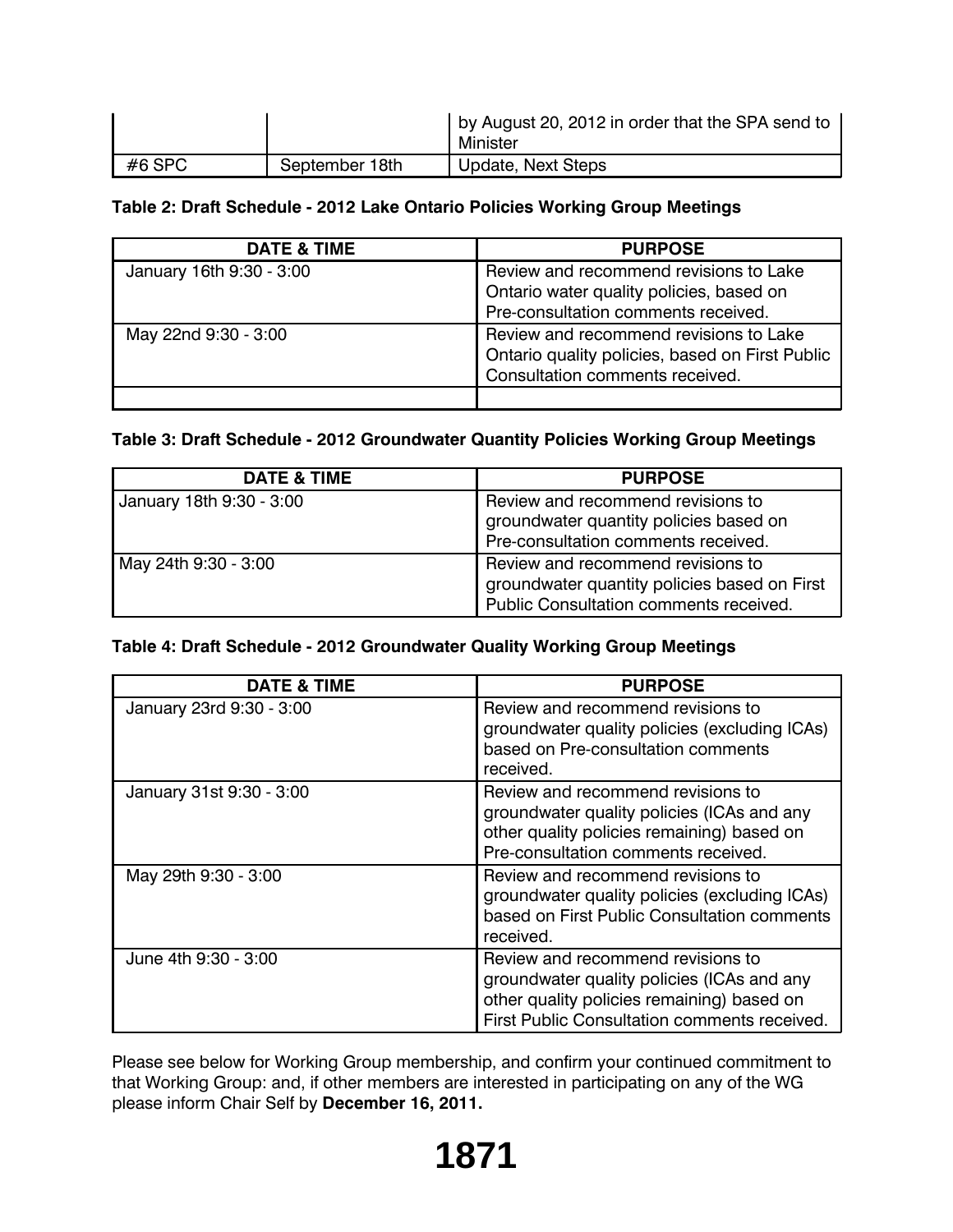Staff will send meeting invitations to the SPC members who will be participating by December 20t, 2011. A calendar of all the meeting dates will be provided at the SPC meeting on January 12, 2012.

## **Current Working Group Membership**

July 26, 2011 #5/11 RES #264/11 THAT the CTC Source Protection Committee (SPC) authorizes the formation of a **Groundwater Quantity Threats Policies Working Group (WG)** composed of CTC SPC members, Wendy Burgess, Bob Goodings, Irv Harrell, Heather Laidlaw, Peter Miasek, Peter Orphanos to draft policy options;

July 26, 2011 #5/11 RES #266/11 THAT the CTC Source Protection Committee (SPC) authorizes the formation of a **Lake Ontario Threats Policies Working Group (WG)** composed of CTC SPC members Doug Brown, Bob Goodings, Peter Miasek, Lynne Moore, Peter Orphanos John Presta, and Howard Shapiro to draft policy options;

February 22, 2010 #2/10 RES#155/10 authorized formation of a **Groundwater Source Protection Planning Working Group (SPPWG)** along with the appointment of a Steering Committee to oversee the development of a series of model policies. Chair Self was authorized to appoint the members and chair of the SPPWG. SPC members were asked to identify their interest in serving on the SPPWG. Chair Self subsequently appointed the following persons as the SPPWG: Chair*,* Juli Abouchar, Andrea Bourrie, Heather Laidlaw, Peter Orphanos, Jessica Ginsburg, David Kentner, Susan Self.

### **UPDATE ON PRECONSULTATION**

Currently, staff are fully engaged with implementing bodies, in Pre-consultation Workshops consulting on all Source Protection Plan policies. At the time of receiving this report two of the seven Workshops scheduled (Durham, November 15th and York, November 23rd) will have been completed.

Staff continue to work with adjacent Source Protection Regions (SPRs) on details of the remaining five Pre-consultation Workshops scheduled (table below).

| <b>DATE</b>                 | <b>LOCATION</b>                                                              | <b>AREA</b>                                                        | <b>Adjacent SPR</b>                                | <b>SPC members</b><br><b>Attending</b>                                                                         |
|-----------------------------|------------------------------------------------------------------------------|--------------------------------------------------------------------|----------------------------------------------------|----------------------------------------------------------------------------------------------------------------|
| Nov. 30<br>$9:00 - 3:00$    | Caledon Community<br>Complex, 6215 Old<br>Church Road, Caledon,<br>Lions Den | Peel Region<br>and its lower<br>tiers                              | South Georgian<br>Bay Lake Simcoe                  | <b>Michael Garrett</b><br><b>Bob Goodings</b><br>Lynne Moore<br><b>Bob Burnside</b><br><b>Mark Schiller</b>    |
| Dec. 6<br>10:00 - 3:00 Mono | Monora Park Pavillion,                                                       | <b>Dufferin</b><br>County and<br>its constituent<br>municipalities | South Georgian<br>Bay Lake Simcoe<br>and Lake Erie | <b>Irv Harrell</b><br><b>Fred Ruf</b><br><b>Heather Laidlaw</b><br><b>Bob Burnside</b><br><b>Mark Schiller</b> |
| Dec. 9                      | <b>IDelta Chelsea Hotel 33</b><br>10:00 - 3:00 Gerrard Street West,          | Lake Ontario<br><b>Water Quality</b>                               | Trent-Conservati<br>on Coalition.                  | Jessica Ginsburg<br><b>Bob Goodings</b>                                                                        |

### **Pre-consultation Workshops with Municipalities**